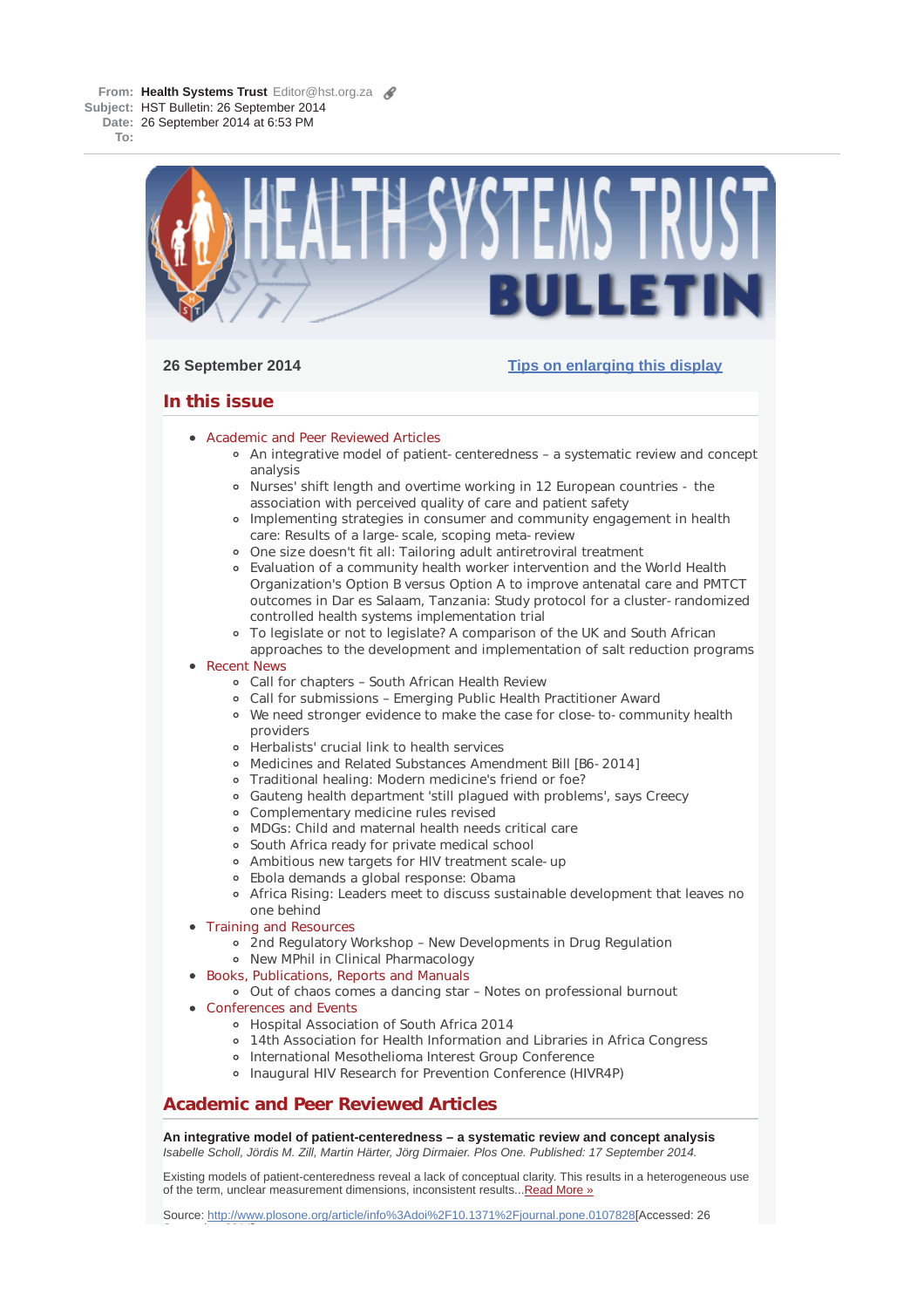September 2014]

#### **back to top**

## **Nurses' shift length and overtime working in 12 European countries - the association with perceived quality of care and patient safety**

*Peter Griffiths, Chiara Dall'Ora, Michael Simon, Jane Ball, Rikard Lindqvist, Anne-Marie Rafferty, Lisette Schoonhoven, Carol Tishelman, and Linda H. Aiken. Medical Care. Published: 15 September 2014.*

Despite concerns as to whether nurses can perform reliably and effectively when working longer shifts, a pattern of two 12- to 13-hour shifts per day is becoming common... Read More »

Source: http://journals.lww.com/lww-medicalcare/Abstract/publishahead[Accessed: 26 September 2014]

#### **back to top**

# **Implementing strategies in consumer and community engagement in health care: Results of a large-scale, scoping meta-review**

*Pooria Sarrami-Foroushani, Joanne Travaglia, Deborah Debono and Jeffrey Braithwaite. BioMed Central. Published: 18 September 2014.*

There is growing recognition of the importance of the active involvement of consumers and community members in health care... Read More »

Source: http://www.biomedcentral.com/1472-6963/14/402/abstract[Accessed: 26 September 2014]

#### **back to top**

#### **One size doesn't fit all: Tailoring adult antiretroviral treatment**

*N Geffen, M Robinson, F Venter, M Low. Southern African Journal of HIV Medicine. Published: September 2014.*

Advances in antiretroviral treatment mean that patients in the public health system can be given more options in the management of their treatment... Read More »

Source: http://www.sajhivmed.org.za/index.php/sajhivmed/article/view/1095/952[Accessed: 26 September 2014]

#### **back to top**

### **Evaluation of a community health worker intervention and the World Health Organization's Option B versus Option A to improve antenatal care and PMTCT outcomes in Dar es Salaam, Tanzania: Study protocol for a cluster-randomized controlled health systems implementation trial**

*David Sando, Pascal Geldsetzer, Lucy Magesa, Irene Andrew, Lameck Machumi, Mary Mwanyika-Sando, Nan Li, Donna Spiegelman, Ester Mungure, Hellen Siril, Phares Mujinja, Helga Naburi, Guerino Chalamilla, Charles Kilewo, Anna Mia Ekström, Wafaie W Fawzi and Till W Bärnighausen. Trials 2014. Published: 15 September 2014.*

Mother-to-child transmission of HIV remains an important public health problem in sub-Saharan Africa. As HIV testing and linkage to PMTCT occurs in antenatal care (ANC), major challenges for any PMTCT option in developing countries... Read More »

Source: http://www.trialsjournal.com/content/15/1/359/abstract[Accessed: 26 September 2014]

# **back to top**

# **To legislate or not to legislate? A comparison of the UK and South African approaches to the development and implementation of salt reduction programs**

*Karen Charlton, Jacqui Webster and Paul Kowal. Nutrients. Published: 16 September 2014.*

Abstract: The World Health Organization promotes salt reduction as a best-buy strategy to reduce chronic diseases, and Member States have agreed to a 30% reduction target in mean population salt intake by 2025...Read More »

Source: http://www.mdpi.com/2072-6643/6/9/3672[Accessed: 26 September 2014]

**back to top**

#### **Recent News**

# **Call for chapters – South African Health Review**

*Health Systems Trust*

Researchers, educators, students, policy-makers, planners, capacity-builders, managers and specialist practitioners in the field of health systems and related health development disciplines are invited to submit abstracts for the 2014/2015 South African Health Review...Read More »

Source: http://www.hst.org.za/news/call-chapters-south-african-health-review[Accessed: 26 September 2014]

#### **back to top**

## **Call for submissions – Emerging Public Health Practitioner Award**

*Health Systems Trust*

The South African Health Review Emerging Public Health Practitioner Award is offered to South African candidates under the age of 35 to submit a chapter dealing with public health or policy in South Africa for publication in the South African Health Review... Read More »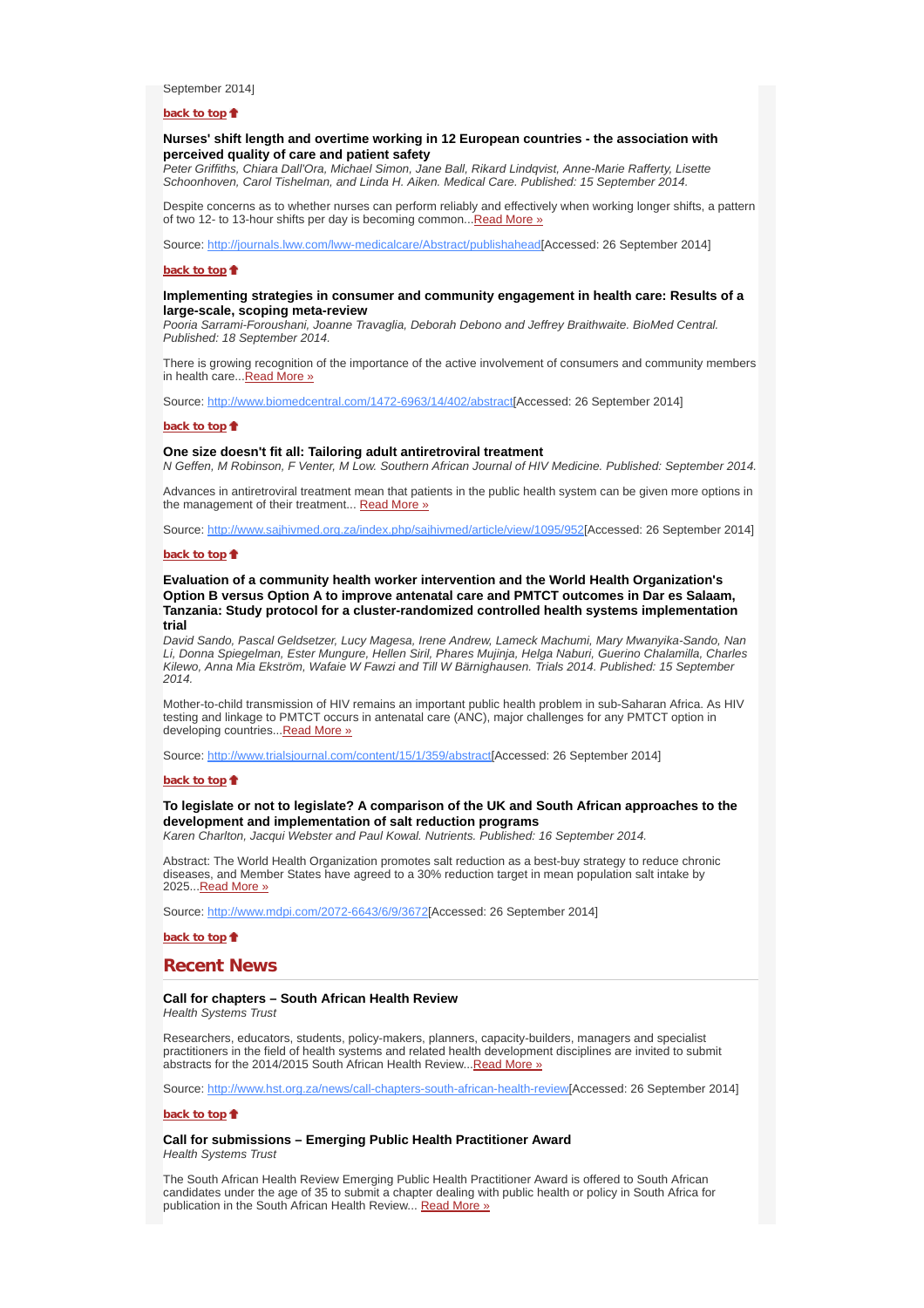Source: http://www.hst.org.za/news/call-submissions-emerging-public-health-practitioner-award[Accessed: 26 September 2014]

# **back to top**

#### **We need stronger evidence to make the case for close-to-community health providers** *BioMed Central. Published: 18 September 2014.*

In this guest post, Dr Miriam Taegtmeyer, Senior Clinical Lecturer at the Liverpool School of Tropical Medicine writes for Human Resources for Health on the need for better evidence on the benefits and implementation of close-to-community health provider programs in low- and middle- income countries... Read More »

Source: http://blogs.biomedcentral.com/bmcblog/2014/09/18/we-need-stronger-evidence-to-make-the-case-forclose-to-community-health-providers/[Accessed: 26 September 2014]

#### **back to top**

# **Herbalists' crucial link to health services**

*Health-e News. Published: 15 September 2014.*

Since the 1970s, Soweto's Ikwezi train station has been abuzz with local herbalists...Read More »

Source: http://www.health-e.org.za/2014/09/15/herbalists-crucial-link-health-services/[Accessed: 26 September 2014]

#### **back to top**

### **Medicines and Related Substances Amendment Bill [B6-2014]** *Parliamentary Monitoring Group. Published: 23 September 2014.*

The Parliamentary Portfolio Committee on Health (National Assembly) invites you to submit written comments on Medicines and Related Substances Amendment Bill [B6-2014]... Read More »

Source: http://www.pmg.org.za/calls-for-comment/medicines-and-related-substances-amendment-bill-b6- 2014[Accessed: 26 September 2014]

#### **back to top**

# **Traditional healing: Modern medicine's friend or foe?**

*Guardian Professional. Published: 17 September 2014.*

Despite scepticism, WHO has legitimised acupuncture and ayurveda. Is it time public health woke up to their potential?Read More »

Source: http://www.theguardian.com/global-development-professionals-network/2014/sep/17/acupunctureayurveda-medicine-health-india[Accessed: 26 September 2014]

# **back to top**

# **Gauteng health department 'still plagued with problems', says Creecy**

*BDlive. Published: 14 September 2014.*

Gauteng's departments of health and human settlements have remained underperformers even though the number of departments with unfavourable audit outcomes decreased...Read More »

Source: http://www.bdlive.co.za/national/health/2014/09/14/gauteng-health-department-still-plagued-withproblems-says-creecy[Accessed: 26 September 2014]

#### **back to top**

#### **Complementary medicine rules revised**

*BDlive. Published: 17 September 2014.*

The Department of Health has responded to pressure from the R8.5bn complementary medicines industry and is proposing changes to some of the controversial regulations it introduced last November...Read More »

Source: http://www.bdlive.co.za/national/health/2014/09/17/complementary-medicine-rules-revised[Accessed: 26 September 2014]

# **back to top**

#### **MDGs: Child and maternal health needs critical care**

*Mail&Guardian. Published: 24 September 2014.*

Despite increased efforts to improve child and maternal health, countries are still lagging behind in meeting their Millennium Development Goals... Read More »

Source: http://mg.co.za/article/2014-09-24-mdgs-child-and-maternal-health-needs-critical-care/[Accessed: 26 September 2014]

#### **back to top**

**South Africa ready for private medical school** *Mail&Guardian. Published: 24 September 2014.*

To speed up the country's delivery of qualified doctors, Western Cape Health MEC Theuns Botha says private medical schools are necessary... Read More »

Source: http://mg.co.za/article/2014-09-24-south-africa-ready-for-private-medical-school/[Accessed: 26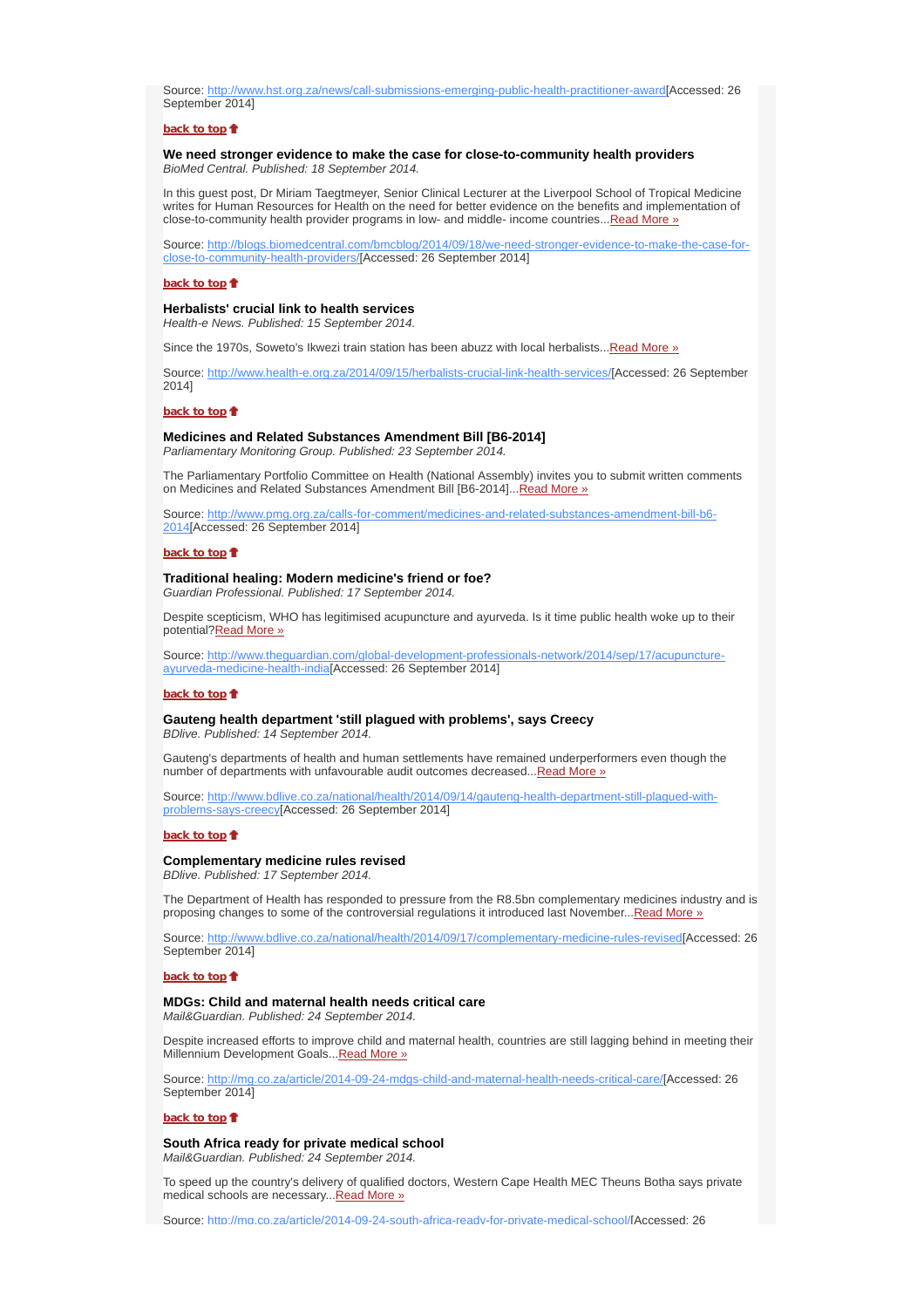# September 2014]

#### **back to top**

# **Ambitious new targets for HIV treatment scale-up**

*UNAIDS. Published: 18 September 2014.*

Leading academic, policy, industry and HIV community members gathered at a major AIDS summit held in London, United Kingdom, on 18 September have concurred that ending the AIDS epidemic as a global health threat is possible...Read More »

pg y participation and the participation of the participation of the participation of the participation of the

Source:

http://www.unaids.org/en/resources/presscentre/featurestories/2014/september/20140918treatment/[Accessed: 26 September 2014]

#### **back to top**

## **Ebola demands a global response: Obama**

*SABC. Published: 17 September 2014.*

As the United Nations Security Council plans to convene an emergency session on the Ebola outbreak in West Africa on Thursday, United States President Barack Obama has warned that it could become a threat to global security... Read More »

Source: http://www.sabc.co.za/news/a/eaef0400458036a0b1a8b7c7c599c9eb/Ebola-demands-a-globalresponse:-Obama-20140917[Accessed: 26 September 2014]

#### **back to top**

**Africa Rising: Leaders meet to discuss sustainable development that leaves no one behind** *UNAIDS. Published: 24 September 2014.*

How to realise Africa's potential for the future of all its peoples and build international support for the continent's development were key questions explored in the first session of the Africa Rising Forum held this week in New York...Read More »

#### Source:

http://www.unaids.org/en/resources/presscentre/featurestories/2014/september/20140922rising/[Accessed: 26 September 2014]

#### **back to top**

# **Training and Resources**

#### **2nd Regulatory Workshop – New Developments in Drug Regulation**

*Dates: 9-10 October 2014 Venue: University of Pretoria, Sanlam Auditorium, Hatfield Campus Contact: ccollins@ttctrials.co.za*

The 2nd Regulatory Workshop on new developments in drug regulations will take place on 9-10 October 2014 at the University of Pretoria Sanlam Auditorium. The following topics will be covered by speakers from the MCC, EMA (CHMP), academia and industry: Medical Devices, In Vitro and In Vivo Diagnostics, Generic Drugs, Antiinfective Drugs, Advanced-therapy Medicinal Products (ATMPs) and The Regulator as Gatekeeper and Enabler for Drug Development.

#### **back to top**

#### **New MPhil in Clinical Pharmacology**

*Venue: University of Cape Town Contact: lubbe.wiesner@uct.ac.za*

This degree offers postgraduate training in the drug development process, via coursework and a research project with a thesis. The primary objective of this course is to educate and train researchers in the clinical pharmacology of drug development, so that they may contribute to new knowledge in the field of drug discovery and development. Click Here>>

**back to top**

# **Books, Publications, Reports and Manuals**

# **Out of chaos comes a dancing star – Notes on professional burnout**

*AOSIS Publishers. Published: 2014.*

A collection of essays created from workshops on burnout and stress management, facilitated by the authorClick Here»

**back to top**

# **Conferences and Events**

#### **Hospital Association of South Africa 2014**

*When: 15-17 October 2014 Venue: Sandton Convention Centre, Johannesburg, South Africa URL: http://www.conferencehasa.co.za*